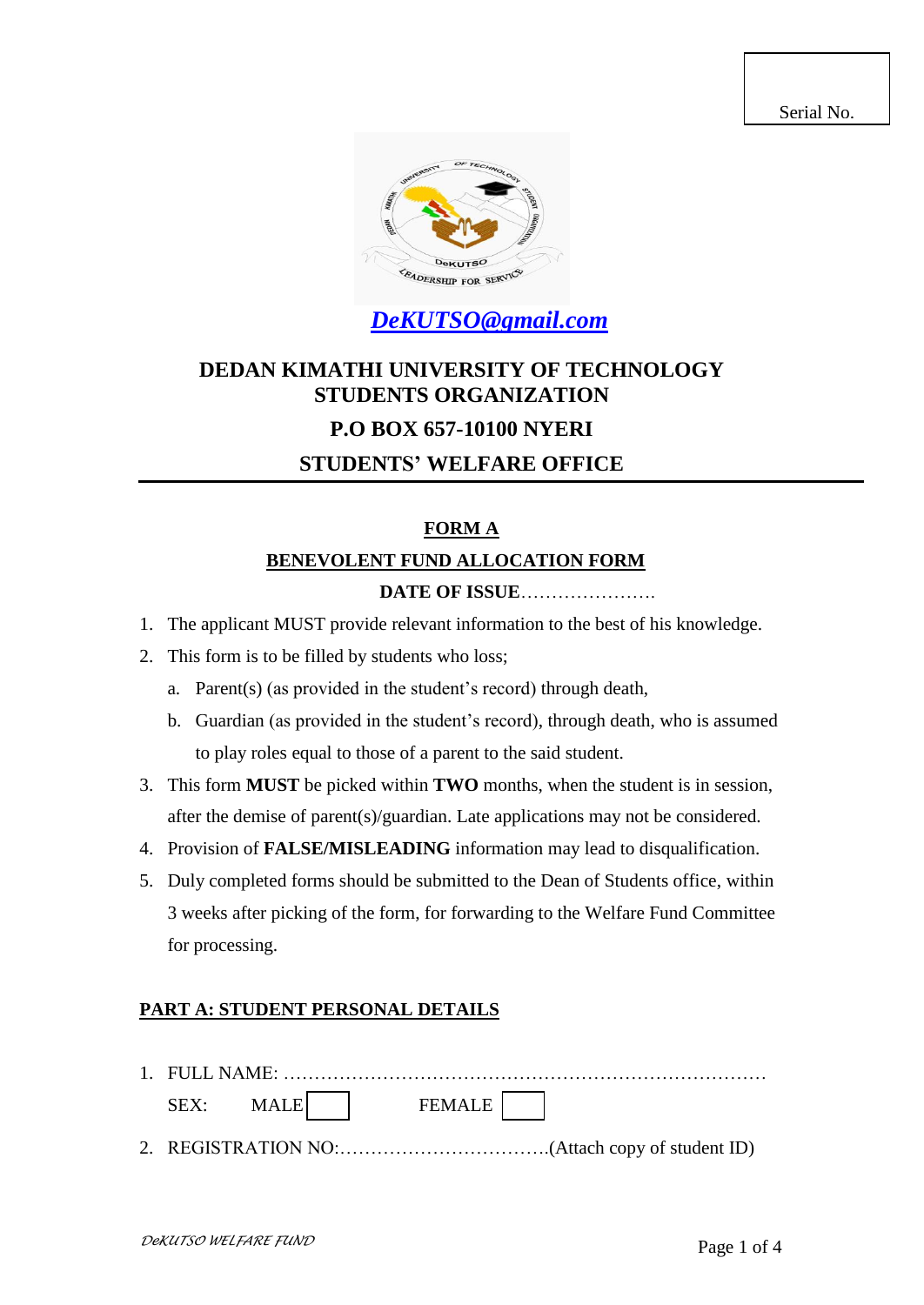|  | YEAR OF STUDY |
|--|---------------|
|  | SEMESTER      |
|  |               |
|  |               |
|  |               |

### **PART B: DETAILS OF THE DECEASED**

- 1. FULL NAME: …………………………….ID NO: …………..(attach copy of ID)
- 2. DATE OF DEMISE: …………… (Attach copy of burial permit/death certificate)
- 3. RELATIONSHIP OF STUDENT TO THE DECEASED (Tick where appropriate)

| <b>FATHER/MOTHER:</b> | GUARDIAN: |  |
|-----------------------|-----------|--|
|                       |           |  |

IF GUARDIAN, SPECIFY ………………………………………………………...

## **PART C: OTHER DETAILS**

1. GIVE THE NAMES AND CONTACTS OF EITHER CLERGYMEN, CHIEF OR SUB-CHIEF TO WHOM REFERENCE CAN BE MADE;

| I. NAME: $\ldots$ PHONE NO: $\ldots$                                                                                  |  |
|-----------------------------------------------------------------------------------------------------------------------|--|
|                                                                                                                       |  |
| II. NAME: $\ldots$ $\ldots$ $\ldots$ $\ldots$ $\ldots$ $\ldots$ $\ldots$ $\ldots$ $\ldots$ $\ldots$ $\ldots$ $\ldots$ |  |
|                                                                                                                       |  |

2. BRIEFLY PROVIDE ANY OTHER RELEVANT INFORMATION

……………………………………………………………………………………… ……………………………………………………………………………………… ……………………………………………………………………………..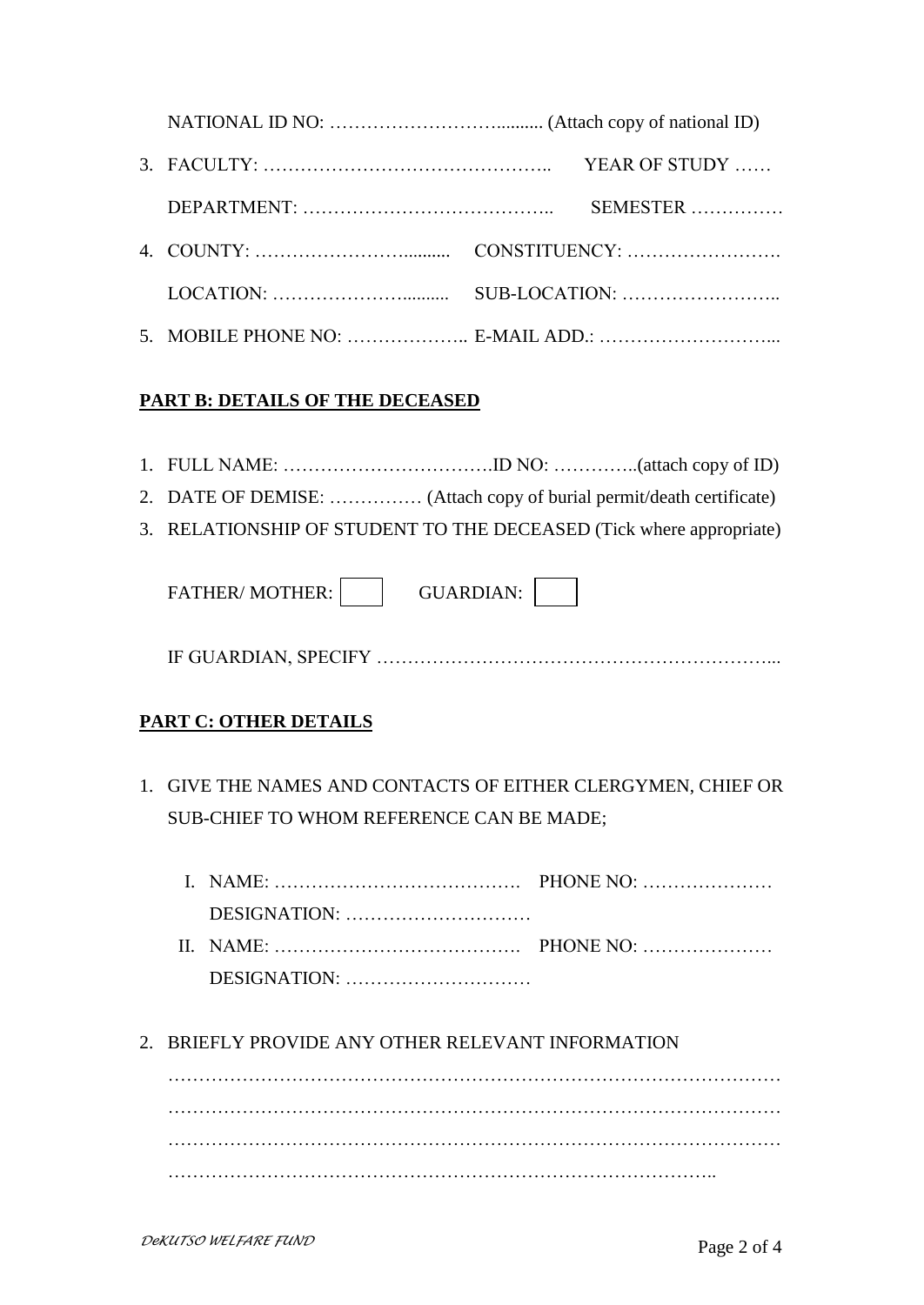#### **PART D: DECLARATIONS**

#### **1. STUDENT DECLARATION**

I declare that the information given herein is TRUE to the best of my knowledge.

| <b>Name</b>         | <b>Signature</b> | <b>Date/Rubber stamp</b> |
|---------------------|------------------|--------------------------|
|                     |                  |                          |
|                     |                  |                          |
|                     |                  |                          |
|                     |                  |                          |
|                     |                  |                          |
|                     |                  |                          |
| <b>Comment:</b>     |                  |                          |
| 2. DEAN OF STUDENTS |                  |                          |
|                     |                  | Date                     |

### **3. VERIFICATION FROM THE REGISTRAR ACADEMIC AFFAIRS**

I certify that the above named is a bonafide / NOT bonafide student of Kimathi University College of Technology and thus eligible/NOT eligible for award of the benevolent fund.

I also certify that the deceased IS / IS NOT the parent/guardian of the above named student as per his/her admission records.

#### **Comment:**

……………………………………………………………………………………… ……………………………………………………………………………………… ……………………….. ……………… ………………… **Name Signature Date/Rubber stamp**